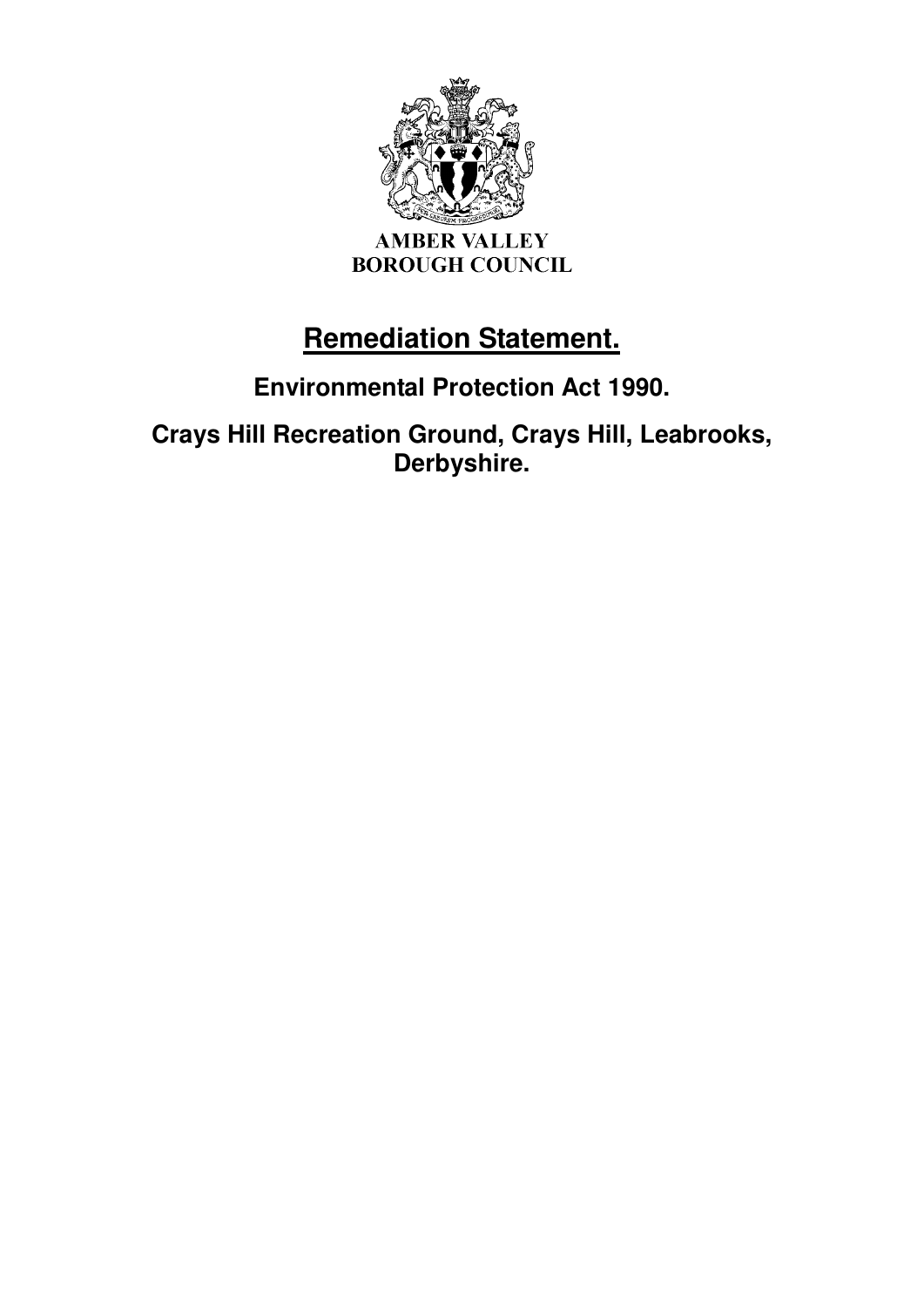# **Environmental Protection Act 1990, Section 78H(7).**

## **Remediation Statement for Crays Hill Recreation Ground, Crays Hill, Leabrooks, Derbyshire. Prepared by Amber Valley Borough Council.**

### **The Contaminated Land (England) Regulations 2000 SI2000/227, The Contaminated Land (England) (Amendment) Regulations 2001 SI2001/663.**

This Remediation Statement has been prepared by Amber Valley Borough Council (AVBC) in relation to Contaminated Land identified under section 78B of the Environmental Protection Act 1990 (the 1990 Act).

The location and extent of the Contaminated Land to which this Remediation Statement relates (the Land) are set out in Schedule 1.

AVBC as the enforcing authority for the Land, is precluded by section 78H(5)(c) of the 1990 Act from serving a Remediation Notice, and has therefore prepared this Remediation Statement in accordance with section 78H(7).

The things which are expected to be done by way of remediation and the time period within which each of these things are expected to be done are set out in Schedule 2.

Particulars of the substances and the Significant Harm by reason of which the Land is Contaminated Land are set out in Schedule 3.

The current use of the land is public accessible open space. The former uses of the site include a colliery vard, storage facility, and landfill for inert and domestic wastes.

The name and address of the person who is expected to do each of the things set out in Schedule 2 of the Remediation Statement by section 78H(7)(b) are:

Amber Valley Borough Council. Environmental Services. PO Box 17. Town Hall. Ripley. Derbyshire. DE5 3TU. Any communications should be directed to the Contact Name given below.

### **Signature and Position of Person Issuing the Statement on Behalf of AVBC:**

**Signed………………………………………….Printed…………………………………….** 

**Position…**Director of Environmental Services**…..Date…………**13th July 2005**………**

### **The Contact Name for the Purposes of this Remediation Statement is:**

**Name…………**Darren Hurst**…………………Position………** Scientific Officer**………..**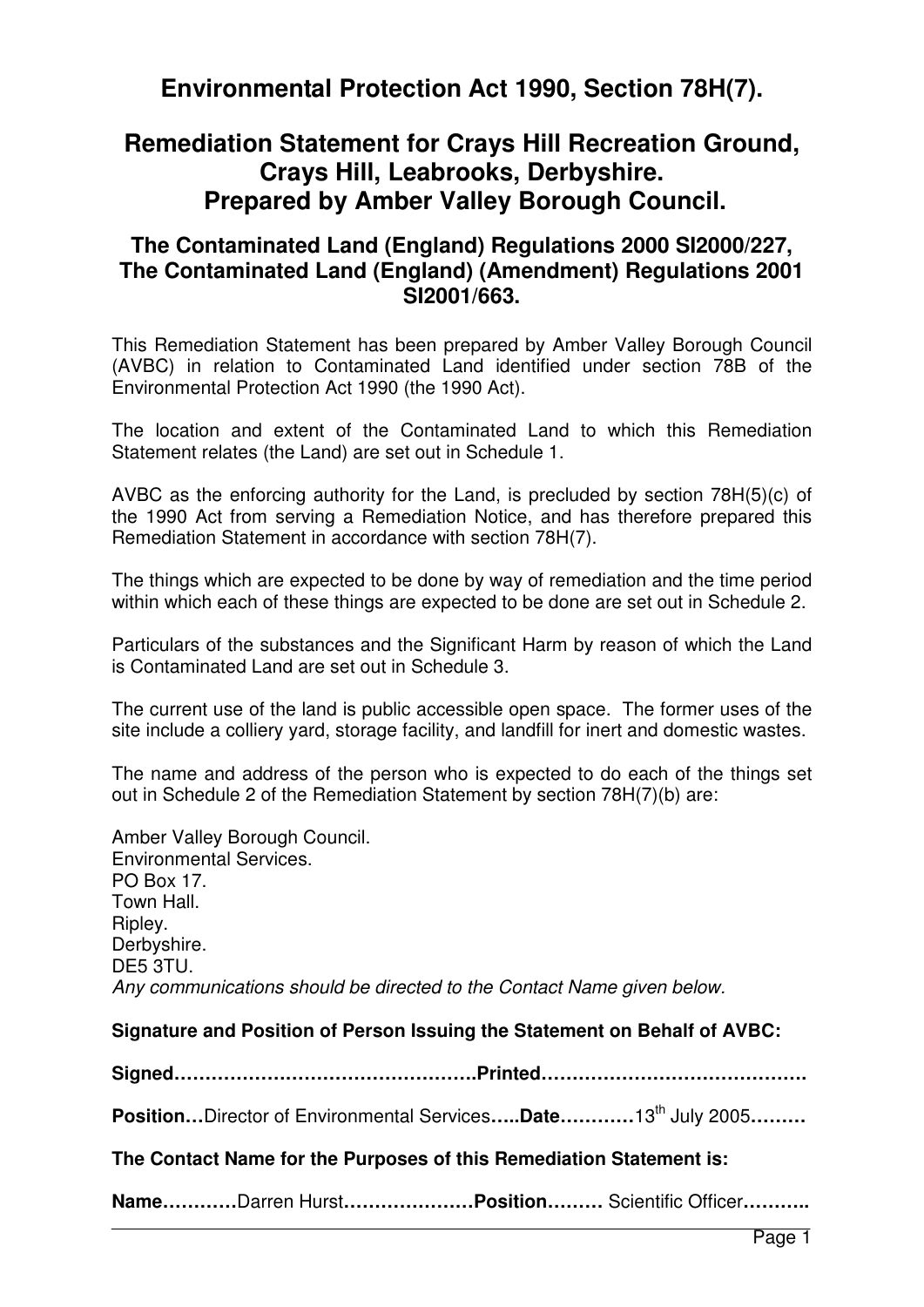# **Schedule 1.**

### **Location and Extent of Contaminated Land to which this Remediation Statement Relates.**

The location and extent of the Contaminated Land to which this Remediation Statement relates is known as the Crays Hill Recreation Ground (National Grid Reference for the site centre SK417 530), Crays Hill, Leabrooks, Derbyshire. The boundary of the site that this Remediation Statement relates to is the same as the boundary that the Determination, dated 02nd November 2004, relates to; see Figure 1, area Determined is yellow, Remediation Statement Boundary is blue.



**Figure 1. Site Location Plan**

A more detailed plan is included in appendix 1.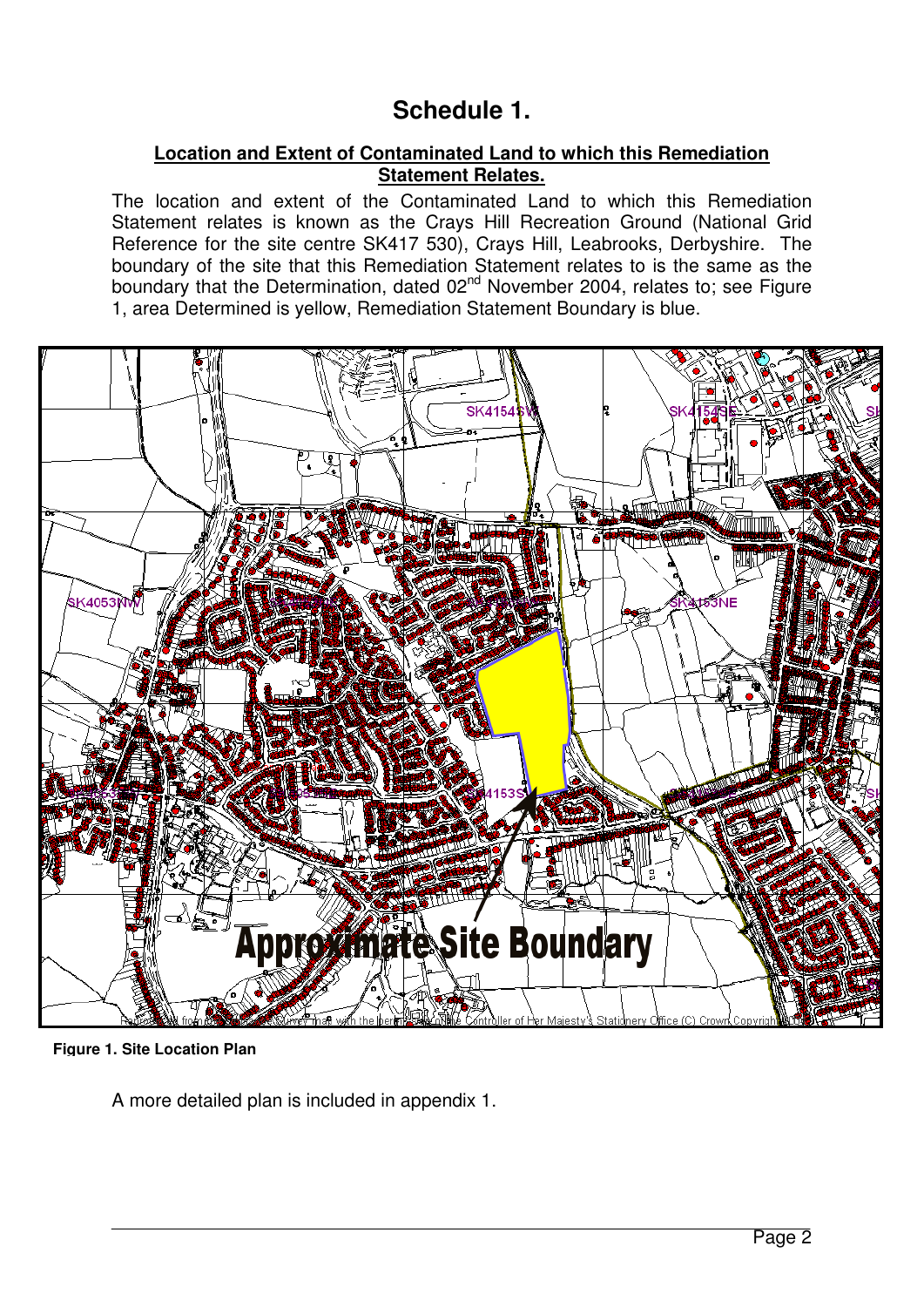# **Schedule 2.**

### **Remediation Requirements and Periods section 78H(7)(a) & (c).**

#### Remediation Actions.

No Assessment Actions are required. Sufficient information to characterise the Pollutant Linkage, decide on Remedial Objectives; and establish the technical specification and design of the Remedial Treatment Actions, was provided by the following investigations:

- **Phase I Desk Study/Spike survey (February 2000)**  Ground Solutions Group Limited.
- **Phase II Survey (September 2000)**  Ground Solutions Group Limited.
- **Phase III Investigation (February 2001)**  Ground Solutions Group Limited.
- **Site Characterisation, (March 2004)**  GeoDyne Limited.
- **Landfill Gas Detailed Quantitative Risk Assessment (August 2004)** GeoDyne Limited.

As detailed in the Determination, dated 2<sup>nd</sup> November 2004.

### Remedial Treatment Actions.

The Remedial Treatment Actions listed below have been considered appropriate to break the Significant Pollutant Linkage upon which the Determination was based, in the area defined in Schedule 1; considering Best Practical Technique (BPT) as specified by paragraph C19 of the Statutory Guidance Circular 02/2000.

#### 1. The following Remedial Treatment Action is required to ensure that the Pollutant Linkage to offsite residencies is broken.

Installation of a Virtual Curtain at the site has been commissioned. The system involves the installation of vent nodes along the boundary of the site. The nodes will intercept the migration path of the methane to the nearby residencies. The nodes will create a low resistance route to atmosphere, and therefore significantly reduce the lateral migration of methane beyond the system. The Virtual Curtain will effectively remove the Pathway component of the Significant Pollutant Linkage.

The system involves the installation of vent nodes along the northern and western boundary of the site. The western boundary will have steel vent stacks terminating at 4m above ground level, at 24m centres. The northern boundary will have bunker vents constructed at 6m centres. The vent nodes will feed into a collection and dilution duct laid 1.0m below ground level, which connects the vent nodes to the nearest vent stacks, via ventilation pipes.

Methane will pass via the vent nodes into the collection and dilution duct, on to the ventilation pipes before dispersing to atmosphere via the vent stacks (see Fig. 2).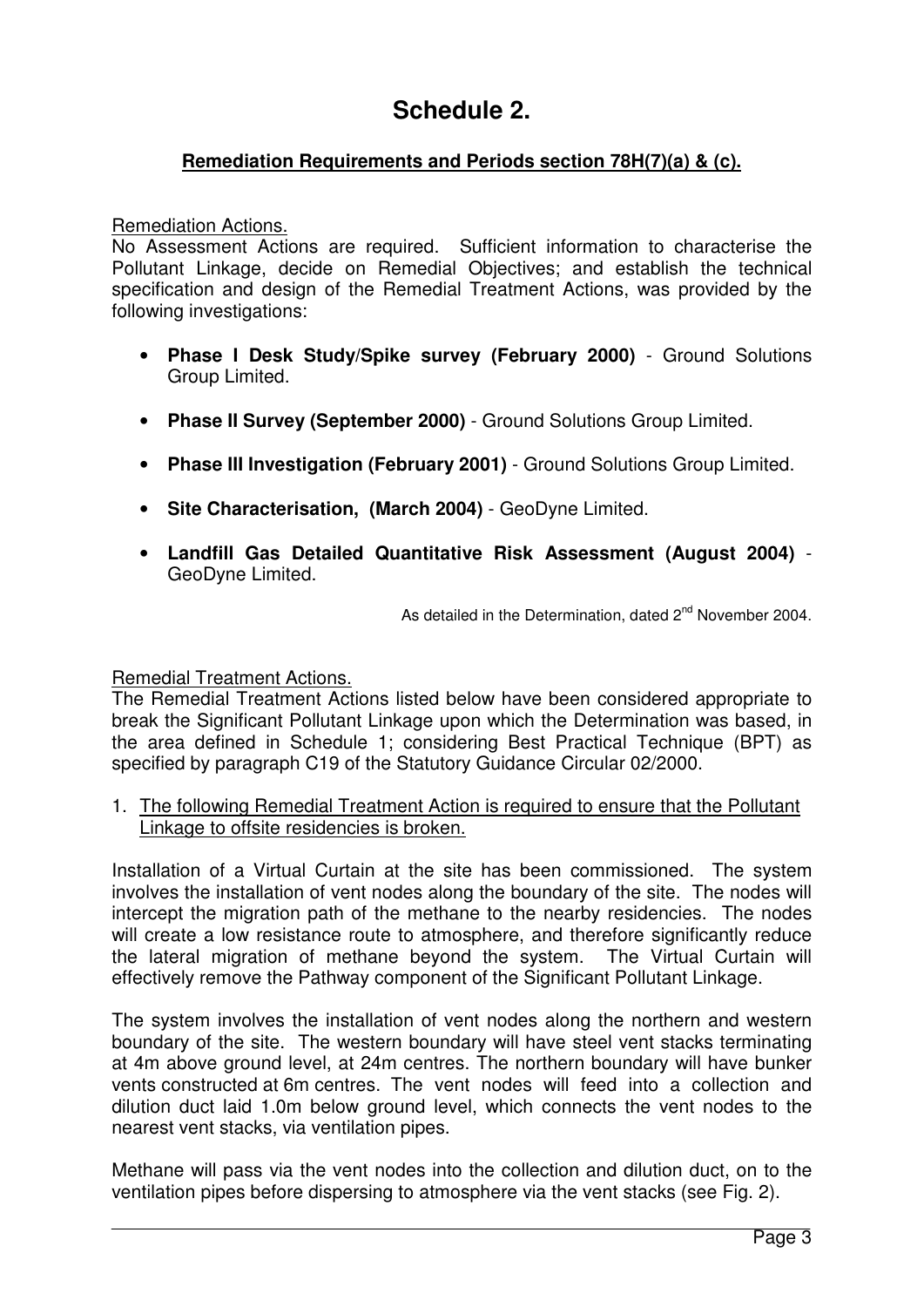

Figure 2. Simplified Diagram of the Virtual Curtain System

The Virtual Curtain will be installed by:

- I. Excavation of a shallow trench (approximately 1.0 bgl) along the northern and western boundary of the site.
- II. Any waste material unearthed to be stockpiled and sent to an appropriately licensed waste management facility.
- III. A 360° Excavator fitted with a hydraulic vibrating hammer will be used to create a void in the base of the shallow trench. On the western boundary this will be at 2.0m (approximately) centres. Two shallow trenches (offset 10m & 5m from boundary) and therefore rows of vent nodes will be constructed along the northern boundary, with 3.0m centres offset on each row, creating an effective 1.5m (approximately) centres.
- IV. A vent node will be lowered into each void, to an average depth of 4m.
- V. The vent nodes will then be connected via the placing of a geo-cellular vent boxes, connected and wrapped to form collection and dilution ducts.
- VI. The geo-cellular collection and dilution duct will be laid to form 24m (average) sections.
- VII. On the western boundary:
- VIII. Combined inlet/outlet Vent stacks will be installed at (approximately) 24m centres and connected to the collection and dilution duct by 150mm diameter twin-wall collector pipes.
	- IX. On the northern Boundary:
	- X. The collection and dilution duct will be connected, via 150mm diameter twinwall collector pipes, to ground-level vents.
	- XI. Air inlet to the northern boundary system will be via bunker air inlets installed within the embankment and connected via 225mm diameter pipes.
- XII. All trenches will then be back filled, cowls fitted to stacks and vent pipes painted.

The installation of the Virtual Curtain will commence and be completed between April 2005 and the end of June 2005.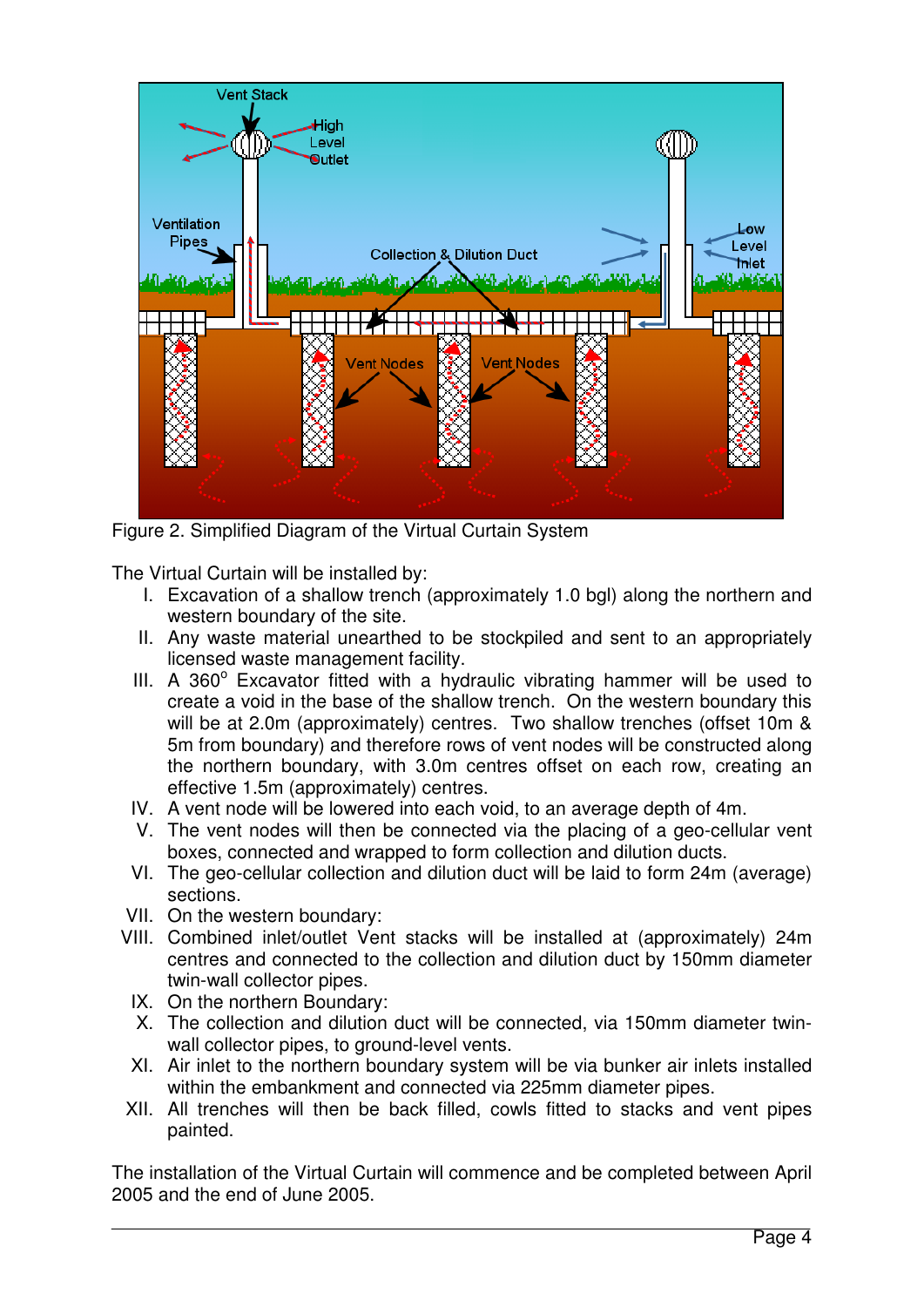### Monitoring Actions.

The Monitoring Actions listed below have been considered appropriate to provide validation of the break in the Significant Pollutant Linkage upon which the Determination was based, in the area defined in Schedule 1; considering Best Practical Technique (BPT) as specified by paragraph C19, and Quality Assurance (QA) as required by C25 of the Statutory Guidance Circular 02/2000. The Monitoring Action will also provide a mechanism for reviewing the need for additional assessment or remediation.

2. The following Monitoring Action is required to ensure that Remedial Treatment Actions have been successful and the Pollutant Linkage to offsite residencies has been broken.

A series of ten boreholes will be constructed to provide monitoring wells; five monitoring wells will be sited along the base of the embankment on the northern boundary, with the remaining five along the western boundary (see appendix 2).

Monitoring will be conducted by using a hand held (GA45+) gas monitoring device The Substance identified in the Significant Pollutant Linkage (methane) will be monitored, along with carbon dioxide, oxygen and gas flow; during monthly monitoring visits. The monitoring period is planned for an initial 12 month duration, with monthly reports being assessed and supplied to AVBC.

To ensure Quality Assurance, in accordance with C25 of the Statutory Guidance Circular 02/2000, calibration records for the GA25+ will be included in the reports. The Monitoring Action will be conducted with due regard to the following guidance:

### BS 10175:2001 **Investigation of Potentially Contaminated Sites – Code of Practice.** BSI.

BS 5930:1999 **Code of Practice for Site Investigation.** BSI.

### P5-065/TR **Technical Aspects of Site Investigation and Procedures for Soil Sampling Strategies**. Environment Agency.

At the end of the 12 month monitoring period a report will be supplied to AVBC which will interpret and assess the findings of the monitoring in accordance with CIRIA 152 Risk Assessment for Methane and other Ground Gasses. Recommendations for further assessment, monitoring or remediation will also be made.

The Monitoring Action will be undertaken by: GeoDyne Limited Church Lane **Thrumpton Nottinghamshire** NG11 0AX Any communications should be directed to the Contact Name given on Page 1.

Responsibility for ensuring this Monitoring Action will be undertaken as described will remain with the person identified as expected to do each of the things set out in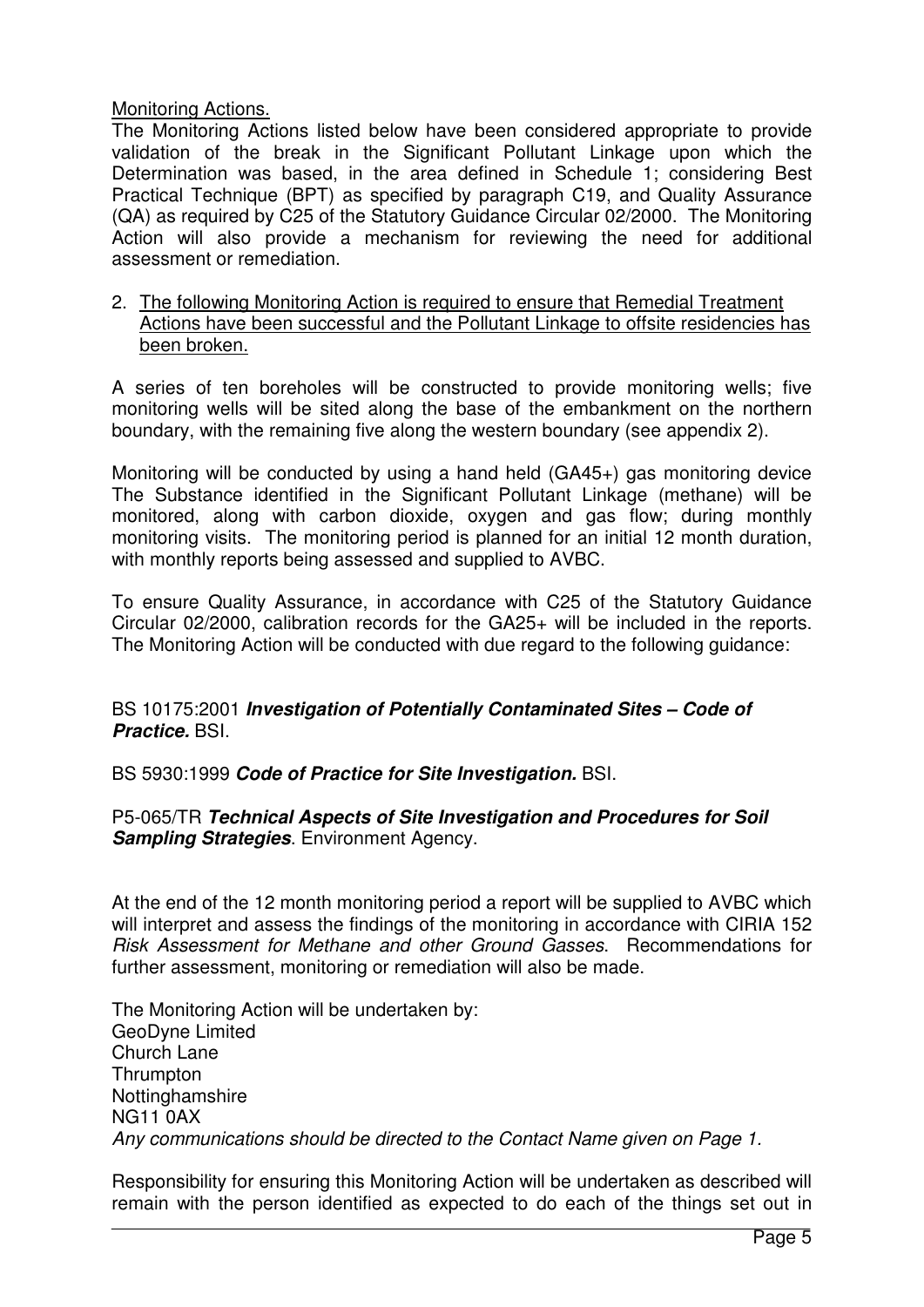Schedule 2 of the Remediation Statement by section 78H(7)(b), on the first page of this Remediation Statement.

The installation of the Monitoring Wells will commence and be completed between April 2005 and the end of June 2005. Monitoring will commence by July 2005.

### **Schedule 3. Particulars of Significant Harm, and Particulars of Substances.**

**Table 1. Particulars of Significant Harm, and Particulars of Substances.** 

| <b>Substance</b>                                            | <b>Source Location</b>                                                                                                                                                                                                                           | <b>Pathway</b>                                                                                                                                                                                                                       | Receptor         | Receptor<br><u>Location</u>                                                               | Description of<br><b>Significant</b><br>Harm                                                                                                                                                                                                                                                                                                                                                     |
|-------------------------------------------------------------|--------------------------------------------------------------------------------------------------------------------------------------------------------------------------------------------------------------------------------------------------|--------------------------------------------------------------------------------------------------------------------------------------------------------------------------------------------------------------------------------------|------------------|-------------------------------------------------------------------------------------------|--------------------------------------------------------------------------------------------------------------------------------------------------------------------------------------------------------------------------------------------------------------------------------------------------------------------------------------------------------------------------------------------------|
| Methane<br>(originating<br>from<br>landfilled<br>materials) | As described in<br>Schedule 1;<br>The location and<br>extent of the<br>Source is known<br>as the Crays Hill<br>Recreation<br>Ground (National<br>Grid Reference for<br>the site centre<br>SK417 530),<br>Crays Hill,<br>Leabrooks,<br>Derbyshire | Subsurface<br>migration, to<br>confined<br>spaces in<br>nearby<br>residencies<br>via, shallow<br>made<br>ground/fill<br>material.<br>Deep<br>migration via<br>coal<br>measures is<br>limited by<br>the<br>presences of<br>mudstones. | Human<br>beings. | <b>Residencies</b><br>to the north<br>and west of<br>the site<br>source site<br>boundary. | <b>Using CIRIA</b><br>R <sub>152</sub> , an<br>unacceptable<br>event frequency,<br>has been<br>identified, which<br>satisfies the<br>conditions of<br>identifying a<br>significant<br>possibility of<br>significant harm,<br>as set out in<br>Table B, Chapter<br>A, Part 3, for<br>human health<br>effects,<br>particularly by<br>way of explosion<br>or fire, of the<br>Statutory<br>Guidance. |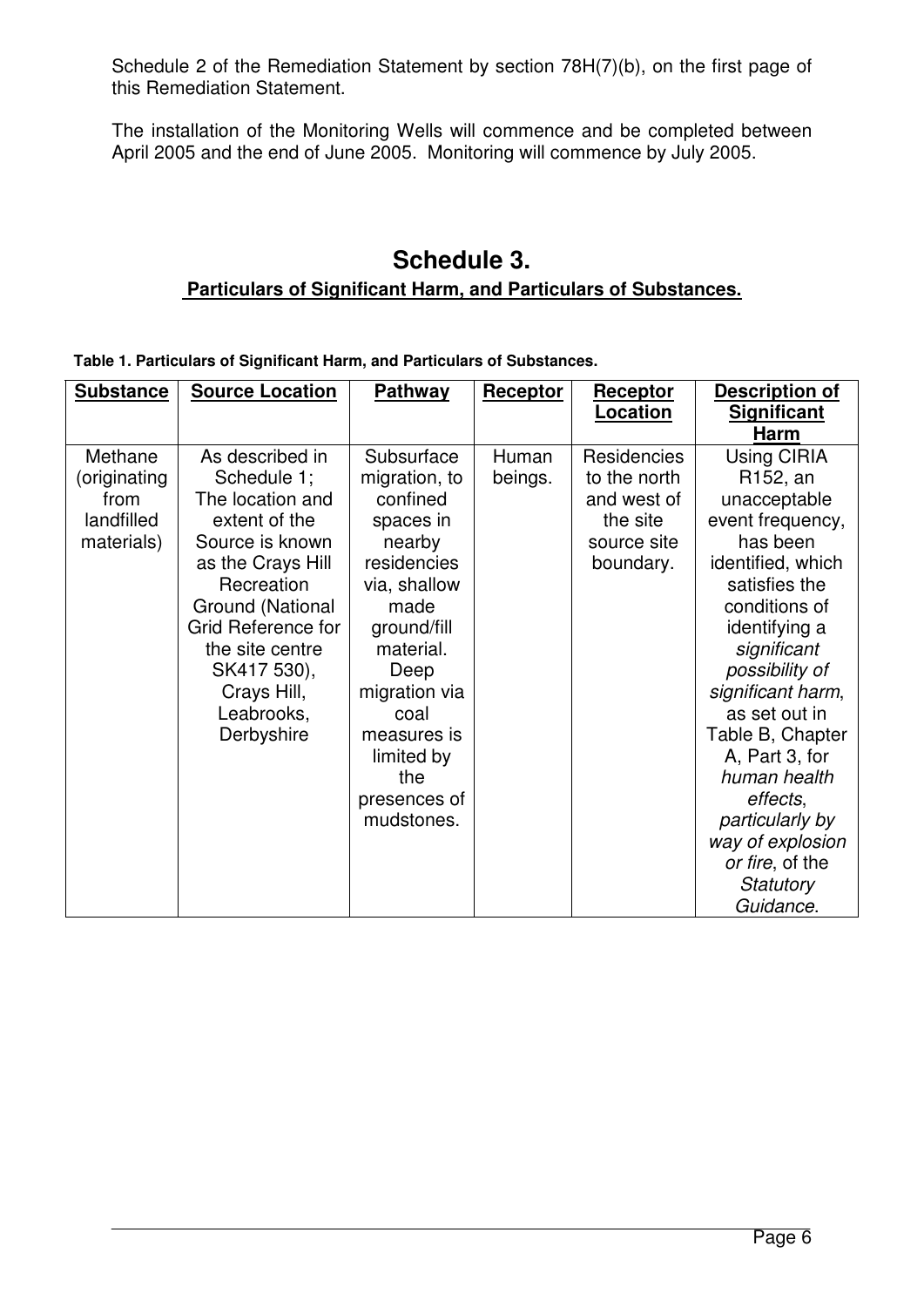# **Appendix 1**

**Detailed Location Plan.**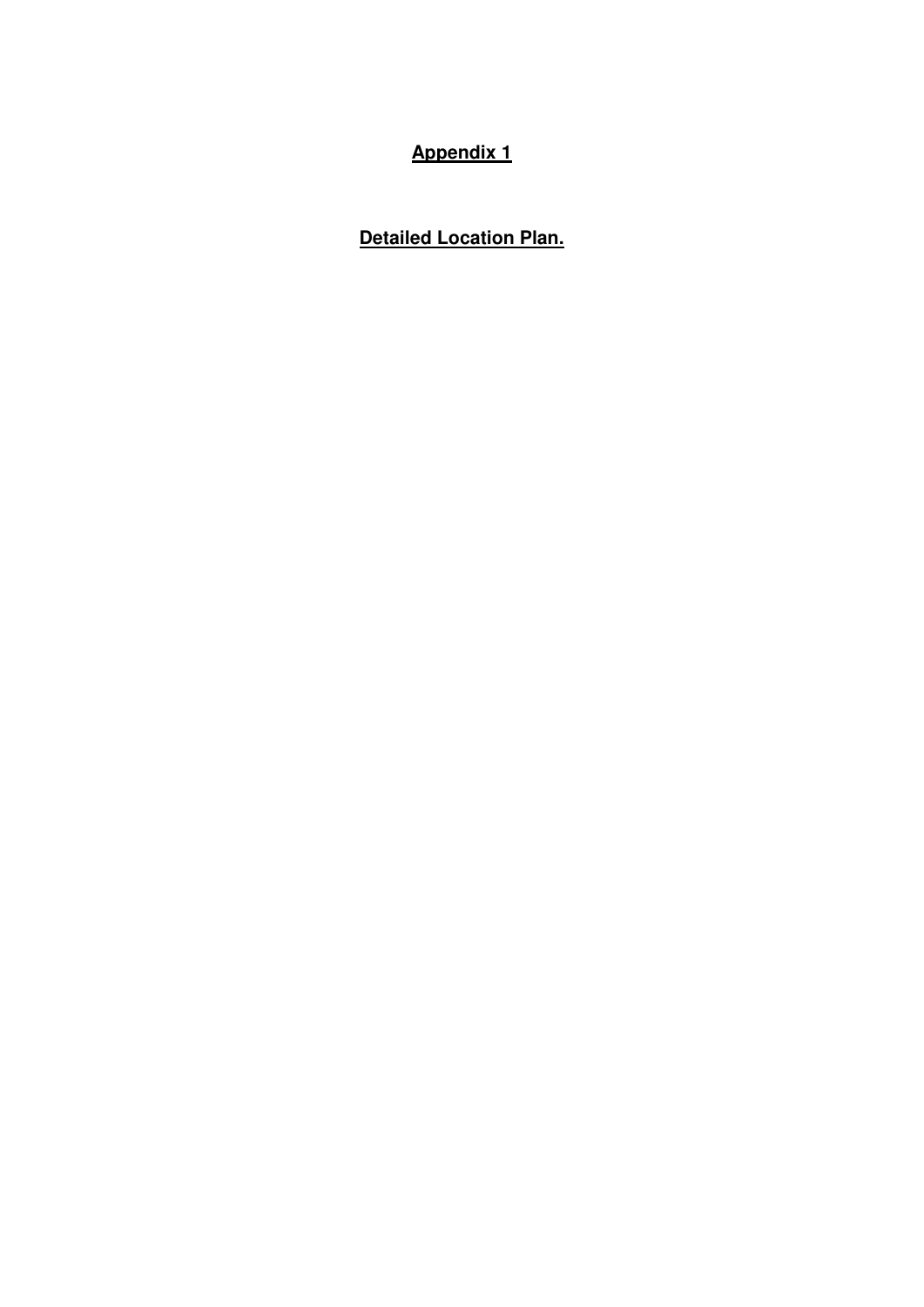## **Appendix 2**

**Monitoring Wells Location Plan.**